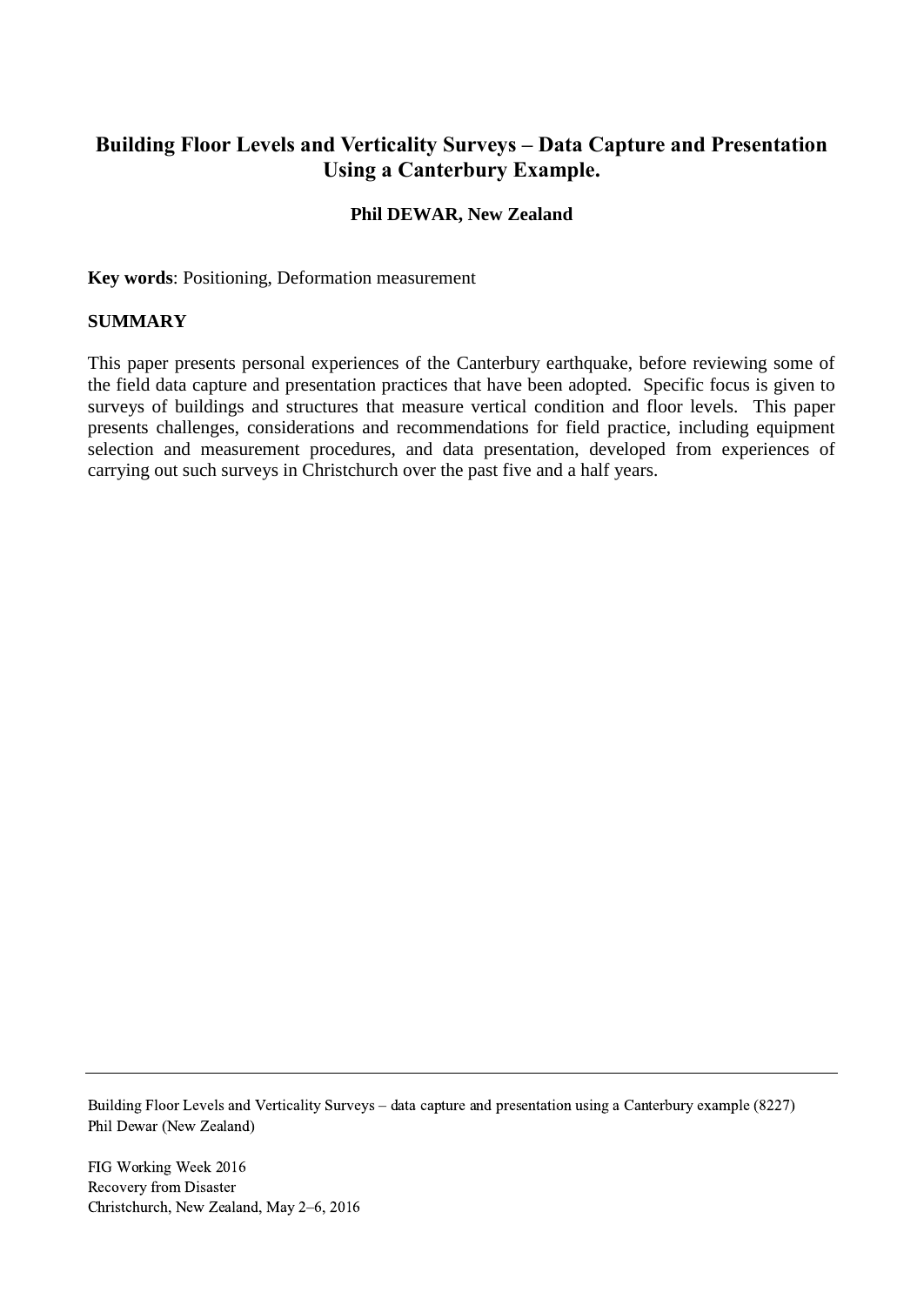# **Building Floor Levels and Verticality Surveys – Data Capture and Presentation Using a Canterbury Example**

**.**

#### **Phil DEWAR, New Zealand**

#### **1. INTRODUCTION**

The earthquakes of the last five and a half years in Christchurch and its surrounds have had a significant impact on the lives, both personal and professional, of Surveyors in the region. This paper focusses on some of the experiences of one surveyor firstly at the time of the first major quakes that the region felt, and then during the following years as the workload changed to account for some of the different and less familiar survey types.

Canterbury Surveyors have been faced with many difficult, unique and never-before-encountered challenges. These have included monitoring of building rubble during the immediate rescue and recovery operations, measurement and assessment of precariously damaged buildings, land deformation monitoring, building floor levels and vertical condition surveys, survey mark protection surveys, along with a great variety of other surveys to support recovery, rebuild, repair, renovation and new construction across the wider region.

The experiences of each surveying consultancy operating out of Canterbury over the last five years will have varied considerably based on, among other things, their existing client bases, specific projects encountered and core business of each firm. This paper is not intended to be an authoritative manual, but rather a collection of experiences and considerations that one surveying firm has developed since the quakes, specifically in the areas of capture and presentation of structure vertical condition and floor level survey data.

## **2. PERSONAL EARTHQUAKE EXPERIENCES**

#### **2.1 September 2010**

The first of the Canterbury earthquakes began for us all in the early hours of Saturday 4 September 2010, with a quake of magnitude 7.1 (Geonet). While the epicentre was located within 40 kilometres of the Christchurch central business district, and many buildings suffered moderate-tomajor damage, the amazing thing about this quake was that no one lost their lives to this quake.

A few significant aftershocks from this first quake also captured our attention, though similarly did little further damage.

#### **2.2 22 February 2011**

It was the quake at 12:51pm, 22 February 2011 that was the most memorable. I was sitting at my desk, thirteen floors up in the then Price Waterhouse Coopers building, eating my lunch, when this magnitude 6.3 quake hit (Geonet). Without even a thought, I found myself crouched under my

Building Floor Levels and Verticality Surveys – data capture and presentation using a Canterbury example (8227) Phil Dewar (New Zealand)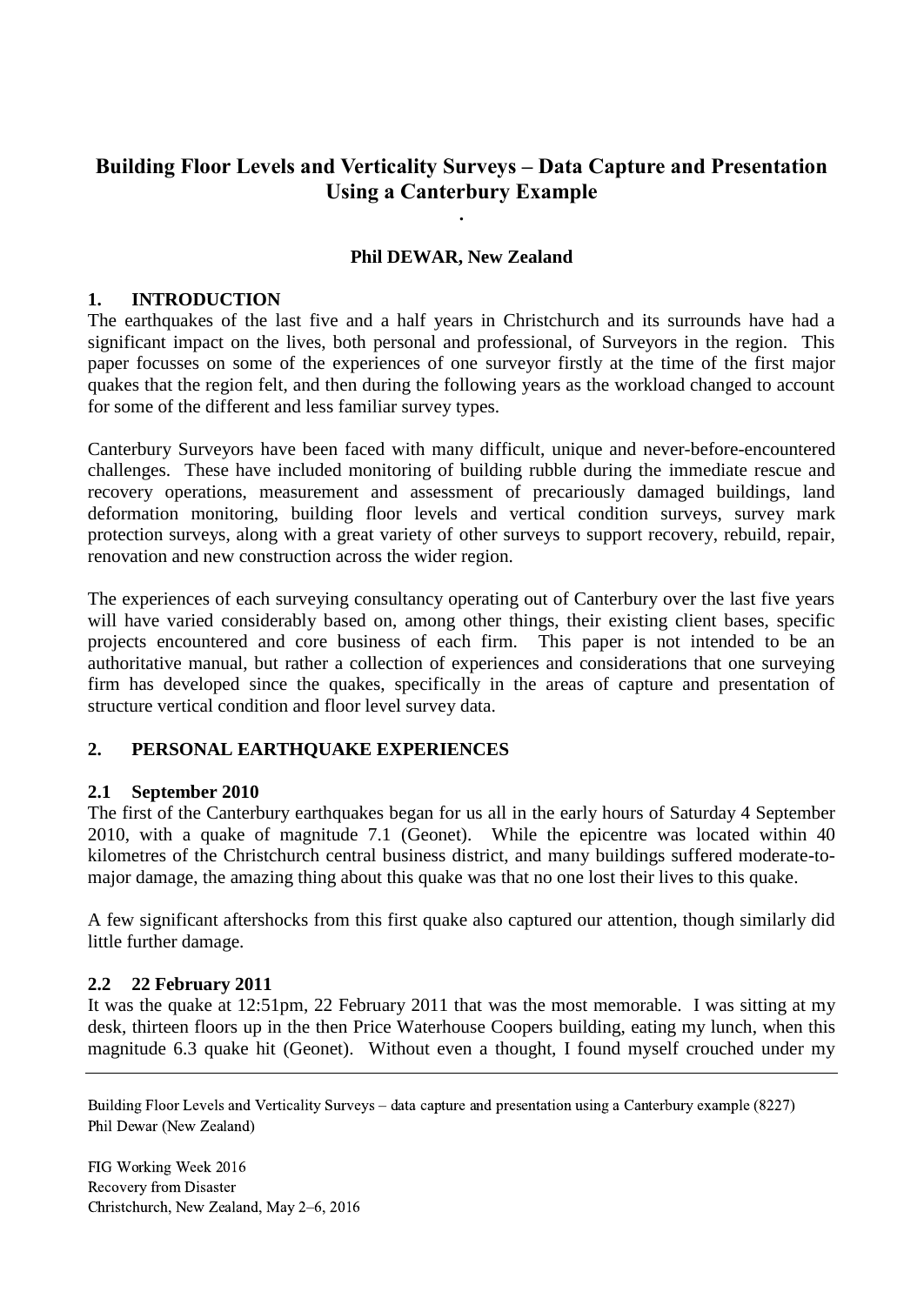desk, watching my filing cabinet drawers roll all the way out and then all the way back in again as the building swayed from side to side.

The first thing I recall seeing as I looked out the window was the collapsed Pyne Gould Corporation (PGC) building– a four-storey building that had previously been an integral part of my view, flattened down to a fraction of its size. [\(Figure 1\)](#page-2-0) At the same time, I saw a great cloud of dust rise from the central city and I knew that this would be catastrophic.



**Figure 1: Collapsed PGC Building.** Source: Fox and Associates.

Another big quake hit while I walked home, as well as several smaller ones. Each time, I'd hear falling masonry already loosened from the big one. Walking past some local shops, some people had already found a digger and were clearing rubble from a shop-front while others shouted into the



**Figure 2: The House Next Door.** Source: P. Dewar.

<span id="page-2-0"></span>building, calling for a response from trapped workmates.

Arriving home, my wife had injured herself during the quake while running through our house to be with our daughter – bad and painful bruising. Many things were thrown around in our house – cupboards shaken open, crockery broken, and fallen furniture. The house next door, thankfully vacant at the time, had practically collapsed. [\(Figure 2\)](#page-2-1) For the next few weeks my young family and I based ourselves away from the city – with no running water, electricity or sewage service, it would have been very difficult for

<span id="page-2-1"></span>us, with a 20 month old daughter and also expecting our second child.

Building Floor Levels and Verticality Surveys – data capture and presentation using a Canterbury example (8227) Phil Dewar (New Zealand)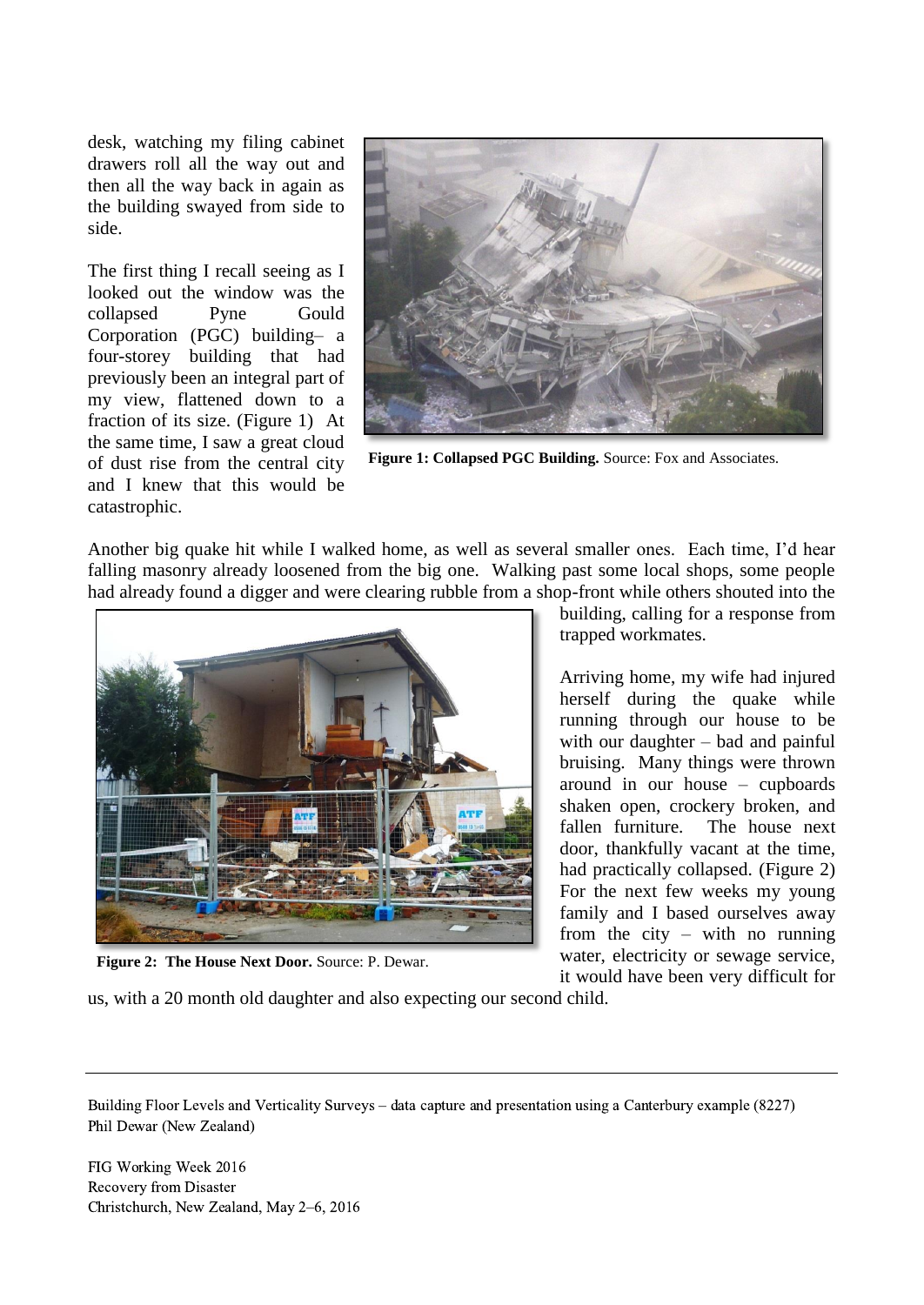A week following the quake, Fox and Associates was up and running again, operating from the living room of one of our Directors. We were thankfully able to extract much of our key equipment from our offices within that first week, and so we were able to begin work in the new, quakedestroyed city in which we now found ourselves. For three weeks we each had half a trestle table as our work space and it was certainly cosy sharing an office with up to eight others, along with a server, field equipment and chargers, and the poor family members whose living room had been replaced with a Surveying Firm.

There was a great rush of demand for safe undamaged office space but Fox and Associates were able to come upon some suitable office space, which served us well for three and a half years, before we moved into long-term offices in late 2014.

A great many earthquakes followed over the two years that followed this. Some of these caused further damage to land, buildings and infrastructure; however the main ongoing impact of these quakes was the further stress to the lives of many people – triggering often raw memories of the recent major quakes, along with many persisting personal and property difficulties.

# **3. BUILDING ASSESSMENT SURVEYS**

## **3.1 The Initial Challenges**

As soon as we were able to begin work again, with our field equipment, computers, vehicles and staff back on board, demand was high to measure buildings, tanks and many other structures; to check their vertical condition, floor dislevelment, and to establish monitoring regimes to check for ongoing movement.

It is likely that many Christchurch Surveyors were in a very similar predicament: This was a completely different set of work in which there was little first-hand experience. Christchurch Surveyors had seldom been required to check the vertical condition of buildings or floor dislevelment and certainly not on the scale that they were all encountering. There was little in the way of established professional best-practice guidance in place – neither written down nor inherited from senior surveyors as tribal knowledge – to lead them in one consistent direction. This situation required them to newly establish principles of field data capture, office processing and data presentation on-the-fly; and all this in a very dynamic environment – ongoing earthquakes, no reliable local survey control marks and a mountain of work ahead.

## **3.2 Field Data Capture**

## 3.2.1 Structure Vertical Condition

The purpose of a structure vertical condition survey is to determine the amount of vertical deviation of a building or structure. A great many buildings across Christchurch have been surveyed for vertical condition since the quakes, along with many other significant structures such as tanks, communication towers, pylons have also been similarly checked.

While certainly not the case for all applications, the bulk of these surveys have been undertaken on buildings, and also to the external façade of the buildings. Before measurements to the external

Building Floor Levels and Verticality Surveys – data capture and presentation using a Canterbury example (8227) Phil Dewar (New Zealand)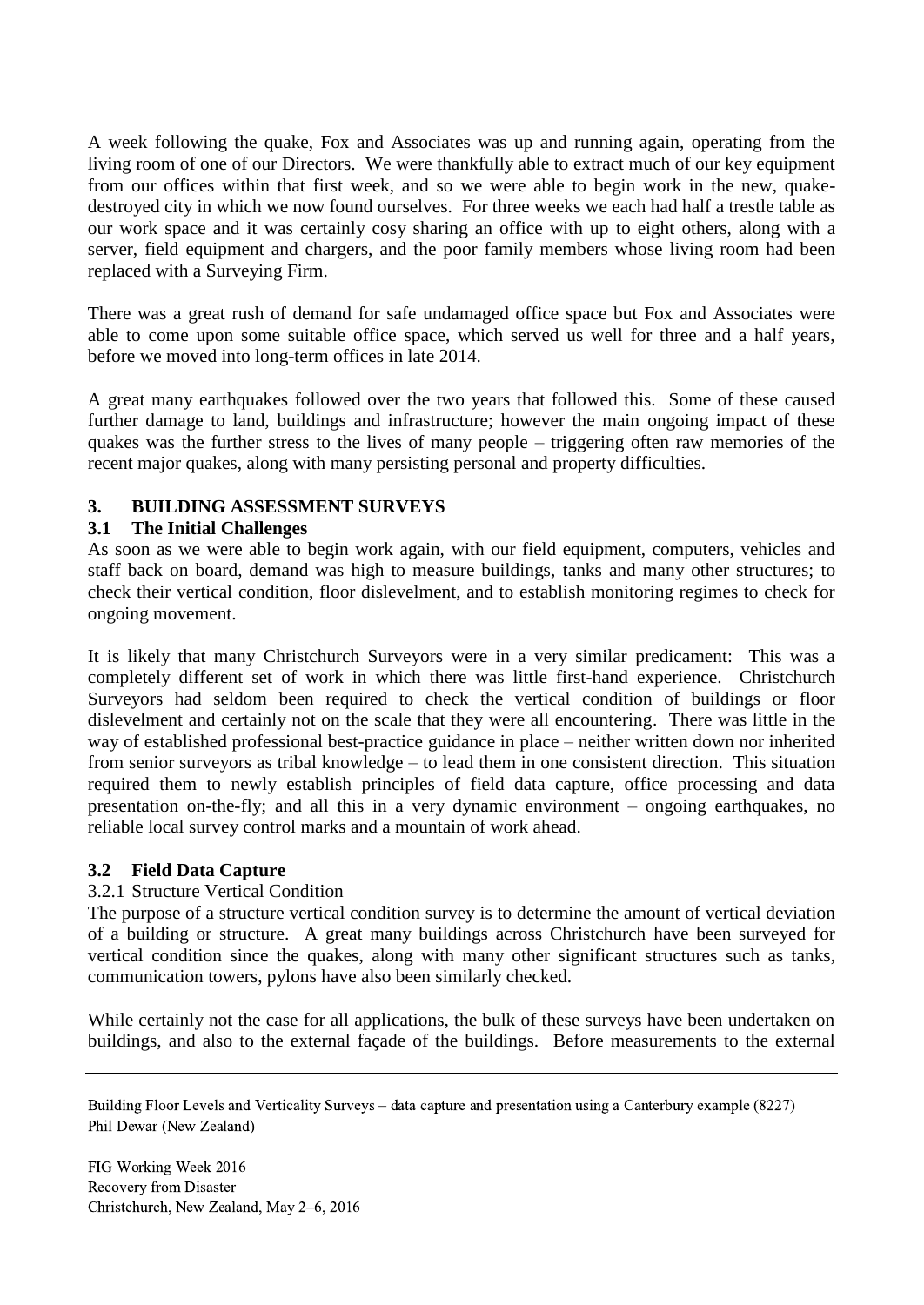façade of a building can be considered useful to the damage assessment of a building, a few assumptions must be made, such as:

- ̶ That the building was constructed vertical,
- ̶ Prior to sustaining any quake damage it was not subjected to any settlement,
- ̶ The façade has a direct linear (or known) relationship to the core structure of the building,
- ̶ The façade is smooth not roughcast or irregular stone/brick work and can be easily and reliably measured at required positions,
- The methods and accuracy of the measurements over the height of the building will be sufficient to draw useful conclusions on the vertical condition of the building (sometimes difficult to assert in the case of single storey buildings with rough-cast cladding)

There are a number of methods that could be used to measure building vertical condition, such as:

- Using a builder's spirit level held up against the significant structural walls of the building and measuring offsets from vertical. With a computed lean value (millimetres per metre) and a known wall height, a full approximate wall lean value may be extrapolated. Similar observations could be made to surfaces assumed to be level prior to the quakes, such as windowsills or door frames.
- ̶ A variety of other laser setting-out tools, as often employed by builders during construction, in combination with offset measurements made from vertical at top and bottom of wall, to derive a total lean value.
- ̶ Reflector-less total station measurements to multiple positions up the face of the wall, structure or building corner. Subsequent comparison of the position and height of measured positions provides the vertical condition of the measured building face or corner. Additional measurements may be taken at more frequent intervals to assess variations in lean over the height of the structure.
- Laser scanning the object, or portions thereof, and using the resultant point cloud to model best-fit surfaces or line work to the structures and their deviations from intended surface.

Each of these techniques, along with any number of other variations to them, has their valid uses. The decision to choose any one of them is greatly affected by the scale of the work involved, the outcomes expected by the end-users of the measurement data and the availability of equipment.

In personal experience, reflector-less total station measurements have been used most commonly for structural vertical condition surveys. The advantages of using this equipment include:

- ̶ Its availability for immediate deployment to site
- ̶ Scalability of amount of measurement, depending on the measurement situation
- ̶ Remote measurement allows for safe, quick data capture
- ̶ Straightforward data capture and reduction process

On some occasions where larger or more complex structures have been involved and equipment has been available, laser scanner equipment has also been used. While this has the ability to capture vast amounts of data, it requires a greater level of experience in capturing and processing the data to

Building Floor Levels and Verticality Surveys – data capture and presentation using a Canterbury example (8227) Phil Dewar (New Zealand)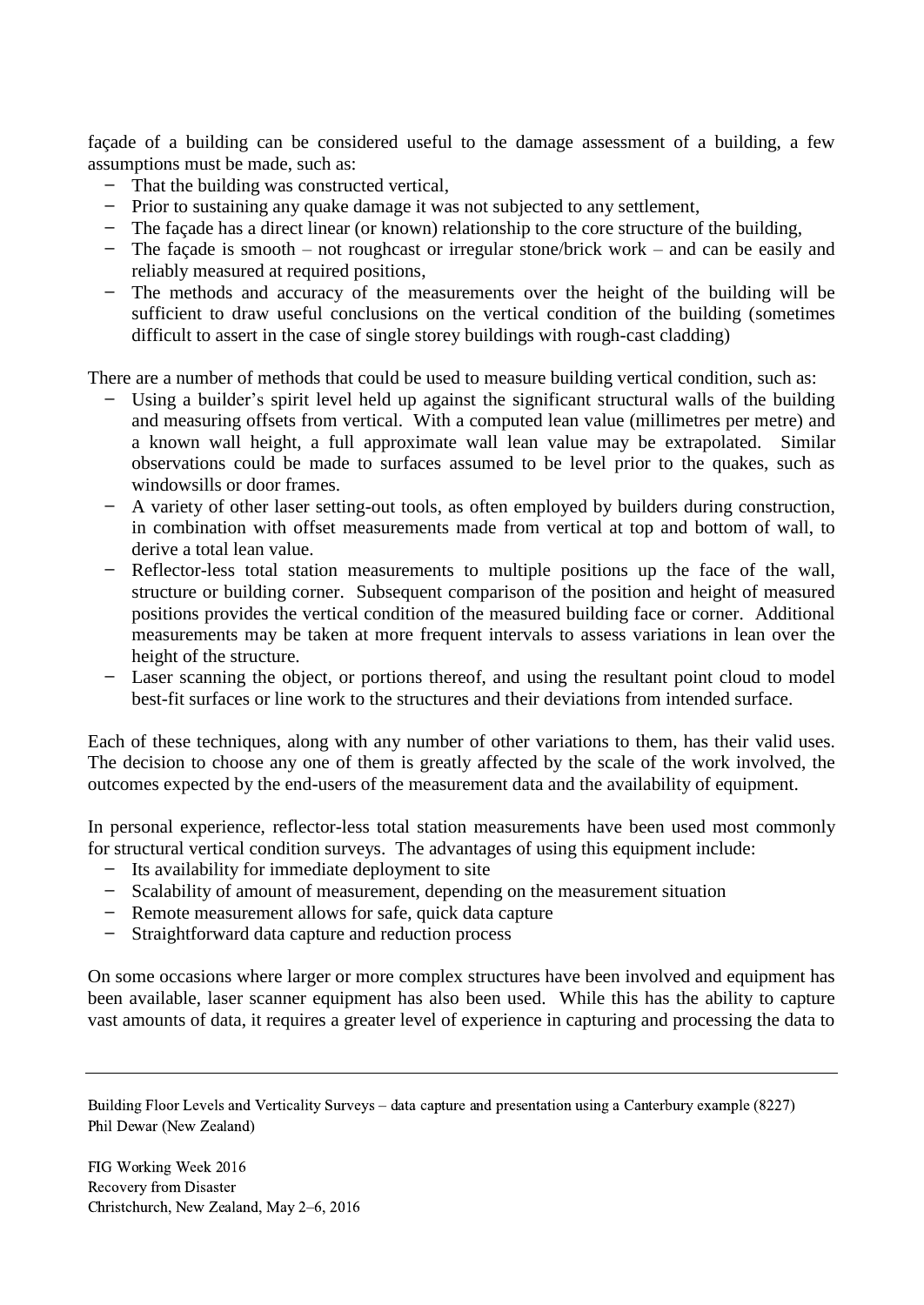extract sensible reliable results. The results also need to be reduced and presented in such a manner that can easily be applied to all end uses.

There are also cases where the simple methods of builder's spirit level and tape-measured offsets are warranted. Such cases are most commonly used when assessing the interior walls of singlestorey buildings. Care needs to be taken when using a builder's level, that the wall is suitable for measurement: A wall may vary considerably over its height, and the measurement cannot necessarily account for all the variation. Commonly the measurement of lean of a single building wall will be used to assist in assessing (by others) the structural condition of a building – for internal walls, the best assessment of this is between the very bottom and very top of the wall. Without a straight-edge of the appropriate size, or a suitably sized spirit level, this method can only measure a portion of the wall, and therefore is not the best estimate of wall vertical condition.

#### 3.2.2 Floor Level Measurement

Floor level measurement, even more so than vertical condition measurement, has been a widespread tool used in the building assessment process following the earthquakes. Floor levels can often provide greater detail of building foundation and structure condition, especially in the case of lowrise and single storey dwellings. Christchurch has seen a great variety in floor measurement techniques, carried out by operators with greatly varying degrees of training and experience.

A number of different methods of floor level measurement have been employed. Choice of method has depended on the situation, equipment available and familiarities of the operators. Some of the more commonly adopted methods have been:

- ̶ Level and staff measurement
- ̶ Hydrostatic level measurement
- ̶ Total station measurement
- ̶ Laser scanned point cloud each at positions across the floor.

Whatever the method chosen, there are a number of considerations that the surveyor must account for in order to obtain the most reliable results, get the best use of the equipment and make the best assessment of the current state of the floor level.

The primary factor that should determine choice of equipment is its ability to meet the required accuracy standard and specifications for the survey. Good knowledge is therefore needed of the working accuracies of the equipment, the accuracy requirements as stated by the client and ease of data acquisition – it may be more efficient to capture floor levels with a digital precise level to a greater accuracy than is required by client.

All floor level measurements need to be carried out by suitably qualified, trained and experienced personnel. Personnel should be familiar with concepts of evaluating error sources, incorporating error checks into on-site workflow and understanding the accuracies of data outputs associated with any equipment that they are using. Operation manuals for less familiar equipment can also provide key guidelines on operating the equipment to ensure the most accurate and efficient results.

Building Floor Levels and Verticality Surveys – data capture and presentation using a Canterbury example (8227) Phil Dewar (New Zealand)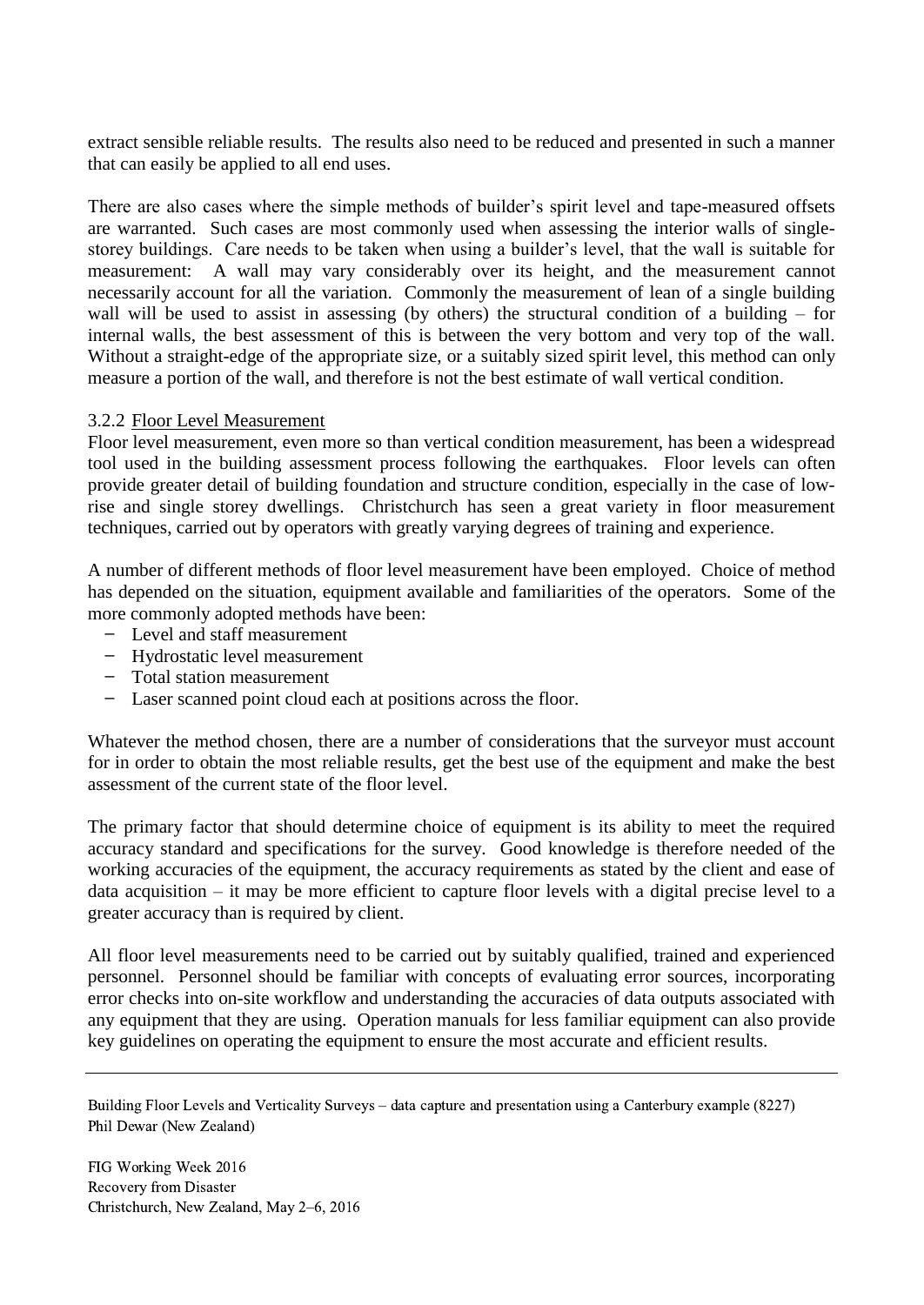Thicknesses of all floor coverings need to be assessed and recorded at time of survey. This ensures that all levels can be suitably reduced to a common reference surface and are therefore comparable across the building.

Where discrete floor points are being measured, careful consideration is needed regarding the locations of floor levels measurements. These locations should be selected at a suitable density and at positions to best represent the key structural elements of the building. This is especially important for multi-storey buildings. Where the project allows, this should be undertaken in consultation with structural engineers or other such consultants.

## **3.3 Data Presentation**

While the field measurement component of building assessment surveys provides a basis for certainty that the data is accurate and has been reliably collected, it is the presentation and delivered form of the data that the end-user sees. In addition to accurate data capture, the Surveyor's role also to present it to the client in a manner that will enable all end users to readily understand and digest the information presented.

For a particular project, the principal client may be a private owner, structural engineer, insurance company, loss adjuster, quantity survey or other party. Regardless of the principal client, however, the nature of the data presented and the situation into which the data will be delivered, means that any one of those parties may end up reviewing the data – regardless of who is paying the bill. Similarly, if the data is presented ambiguously, any one of those parties could very well request clarification of the delivered product, notwithstanding that another party may be the direct client.

## 3.3.1 Building Vertical Condition Data Presentation

The vertical condition of buildings can be difficult to present in a manner that is understandable. Whether it is in the form of a plan showing lean vector arrows, separate plan and elevation views of walls, a separate lean table, or another means again, it can be challenging to depict the measured data in a way that clearly represents the condition of the structure.

Typically where the building is three storeys or less, a single vector arrow with an accompanying label can clearly depict the data. The arrow line can be scaled, with the length of the arrow line representing the overall lean distance of the structure and arrow showing the direction of tilt from bottom to top. The label can assist by displaying detail about the vector – an overall lean value (horizontal distance that the structure leans), a direction of lean and a relative lean value (millimetres lean per metre height) or other metadata. This allows structures to be readily and visibly compared in plan view across the subject site. See [Figure 3.](#page-7-0)

Building Floor Levels and Verticality Surveys – data capture and presentation using a Canterbury example (8227) Phil Dewar (New Zealand)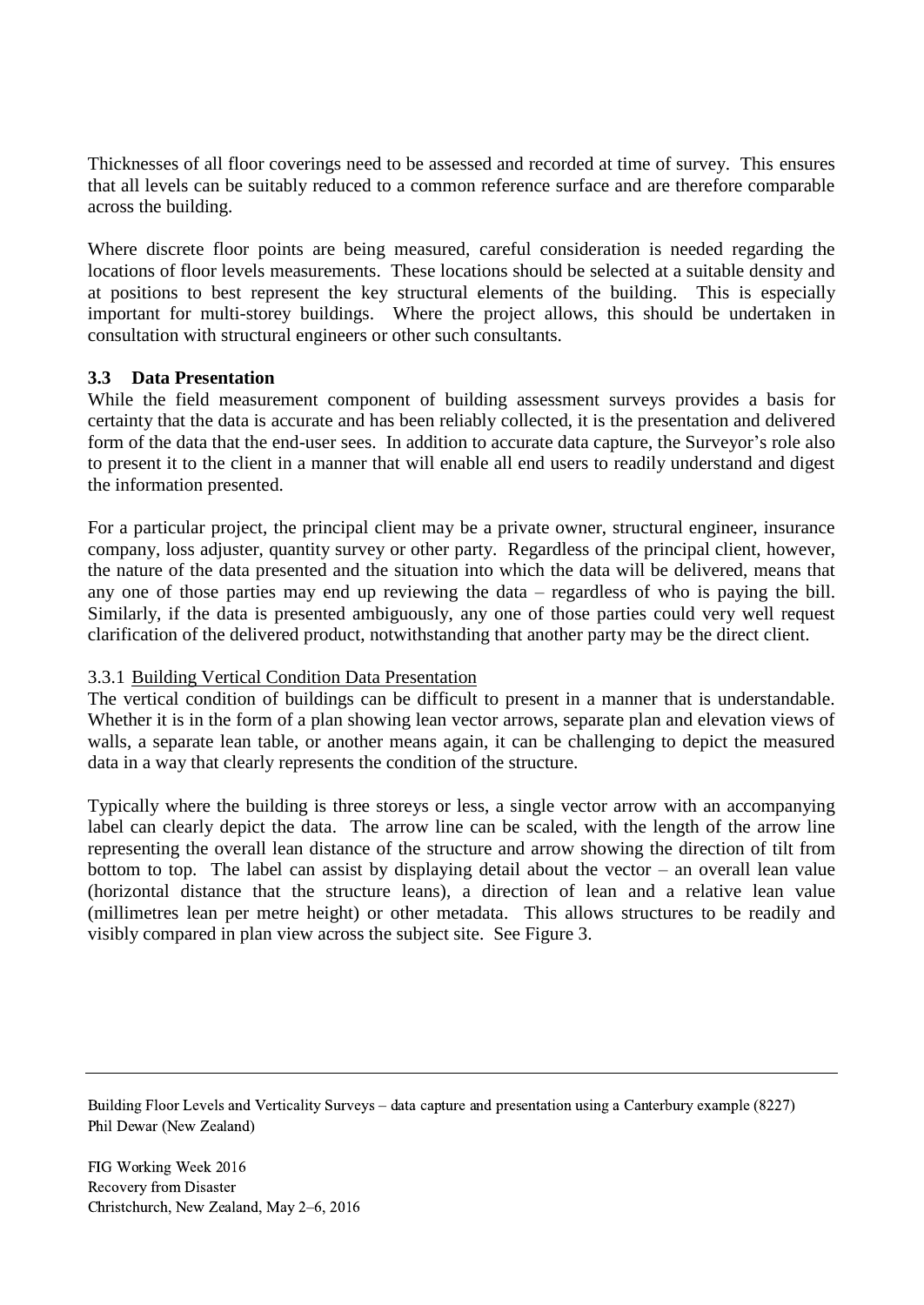Where data is displayed in this manner, the measurements made to the top and bottom of the structures are the most significant to the final delivered data. Any intermediate measurements made partway up the building act primarily as checks to the data and only used if the upper or lower data is discovered to contain errors.

The main advantage of this graphical vector arrow method for displaying structure lean data is that it is straightforward to interpret from a single plan view. Disadvantages come where structures increase in height, the building can no longer be assumed as linear and the intermediate measurements therefore become more significant. The assessment of building warp or non-linear lean is not easily displayed in this manner, so for larger buildings, other options must be considered for data presentation.

Where discrete total station measurements are made across multiple levels of a structure or a significant elevation, data can also be presented with the use of elevation views. For each building corner, and in both elevation directions for that corner, measurements are projected onto an



elevation view. The resulting data is a view that depicts the axial lean at the measured building line.

Using elevation views, it can be difficult to interpret the data, especially in linking plan and elevation views to each other. It is challenging to present the data in a way that makes an obvious link between a plan view and the elevations. Some traditional uses of plan and elevation view combinations do not require ready comparison between elevation views. With this data, however, it is very useful to be able to compare elevation views with one another in a meaningful way, to better comprehend the data presented and how it portrays the condition of the structure under survey. To enable this, the elevation views must be arranged suitably, with clearly identifiable links to the plan view. Employing the use of colour for this purpose, assigning unique colours to individual walls of the building, and likewise colouring the elevation views has proved effective in clarifying the connection between plan and elevation views. Please see [Figure 4](#page-8-0) and [Figure](#page-9-0)  [5](#page-9-0) below for an example of this.

<span id="page-7-0"></span>**Figure 3: Vertical Lean Direction Arrow.**  Source: Fox and Associates

Building Floor Levels and Verticality Surveys – data capture and presentation using a Canterbury example (8227) Phil Dewar (New Zealand)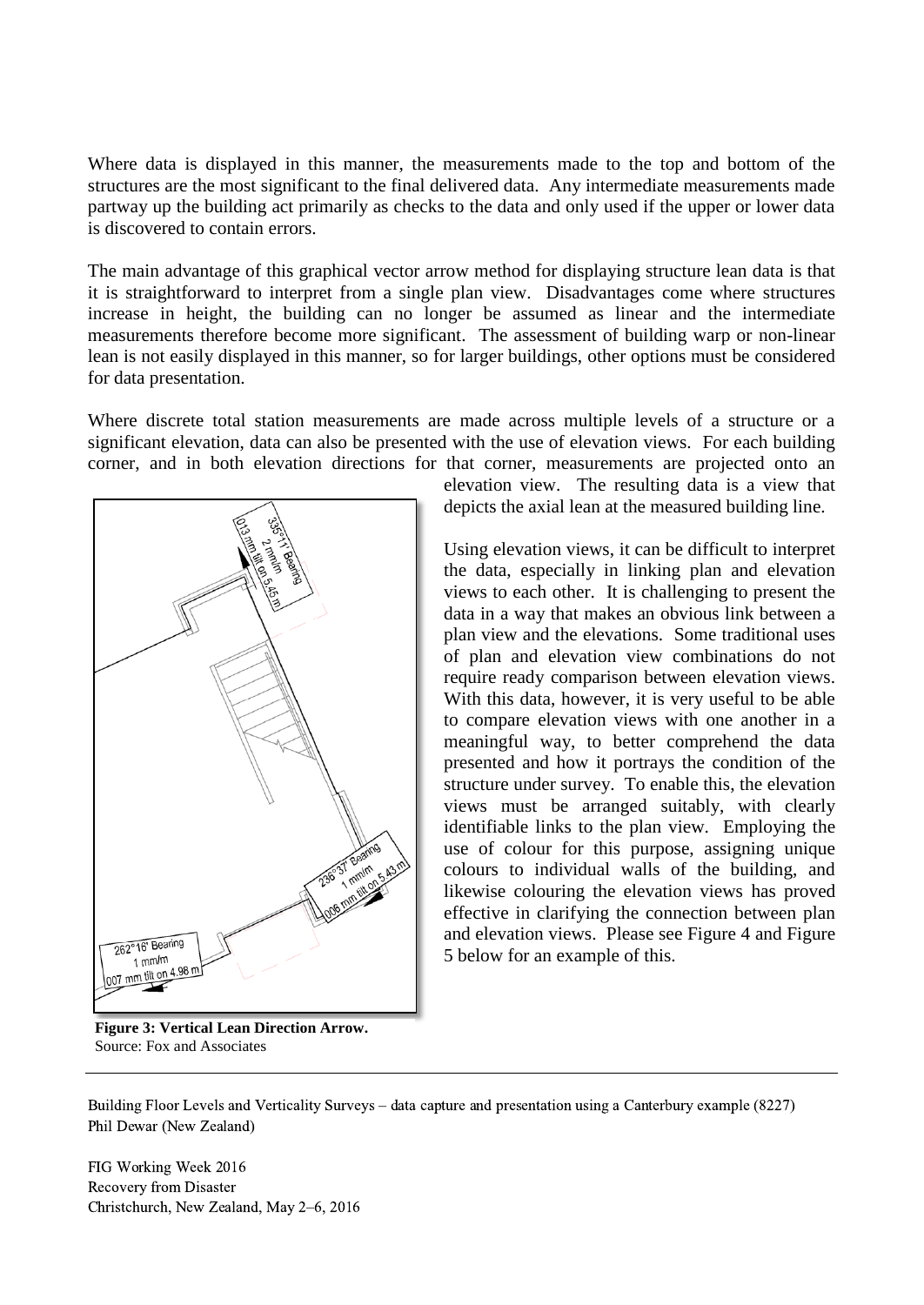

<span id="page-8-0"></span>**Figure 4: Plan View - Plan and Elevations.** Source: Fox and Associates File 3305P

Building Floor Levels and Verticality Surveys – data capture and presentation using a Canterbury example (8227) Phil Dewar (New Zealand)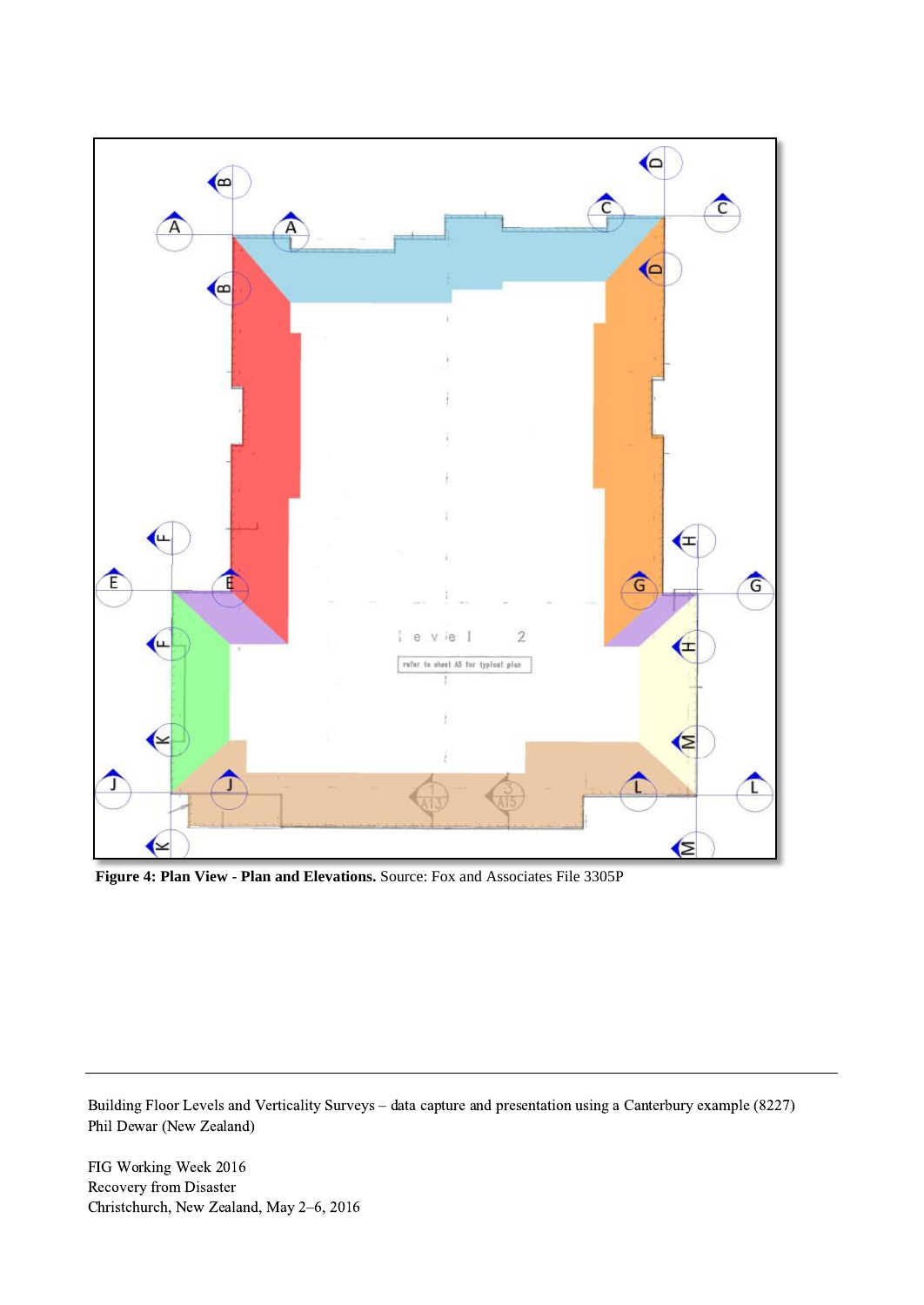

<span id="page-9-0"></span>**Christelw. EleVaviele views MPIan and Elevations.** Source: Fox and Associates File 3305P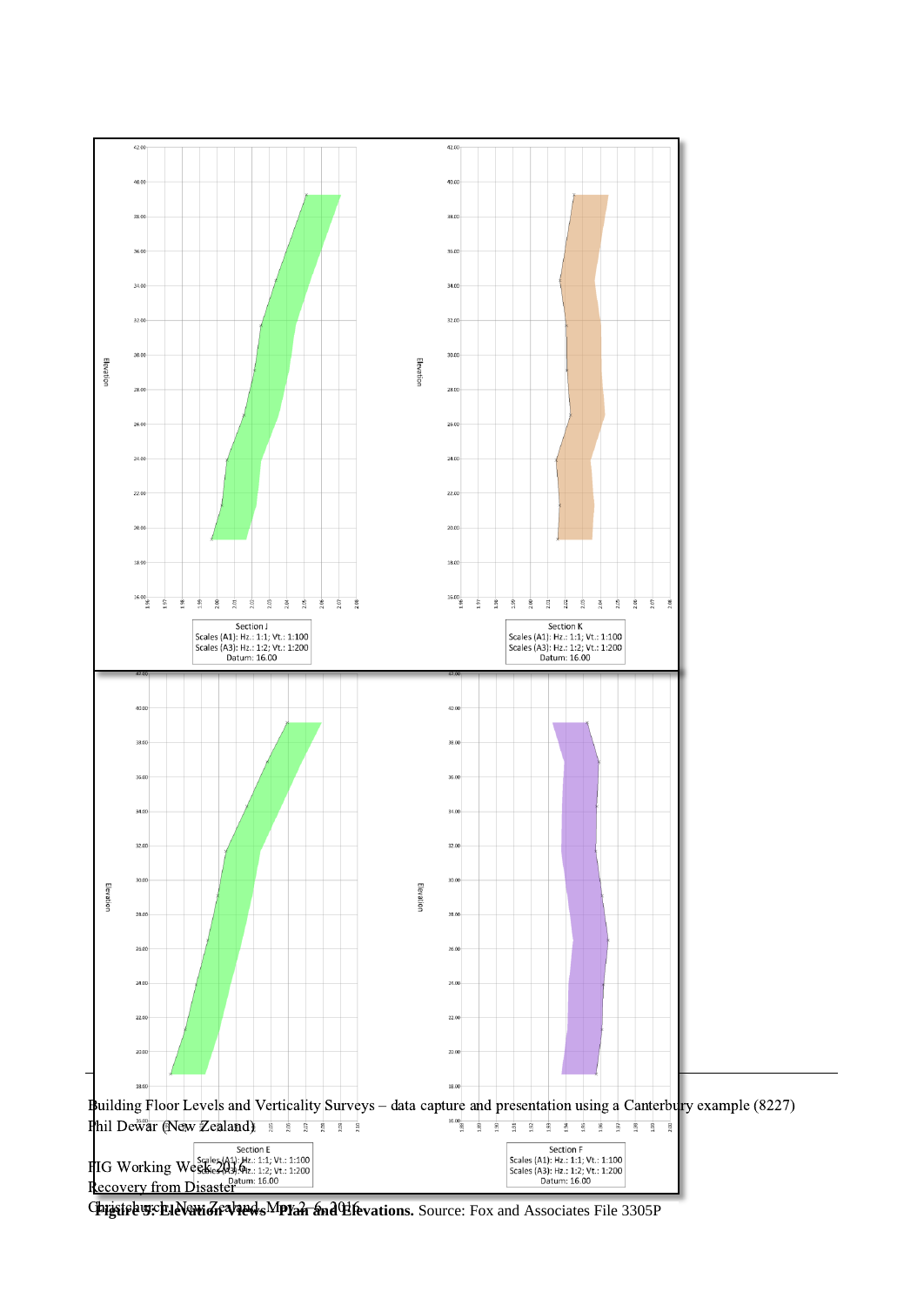With point cloud data, the deliverables can be richer and more complex, because of the greater quantity of observed data captured. This does not, however, simplify the data presentation process. As with any point cloud survey, it is very important to understand at the outset what the final deliverable will be, to ensure that the correct data (density and accuracy) is captured.

#### 3.3.2 Floor Levels Data Presentation

The primary purpose of the floor levels data is to provide a picture of the current state of the floor of a building or structure. Having measured and reduced the discrete floor levels observed, these are plotted onto a floor plan of the building.

The bare minimum required presentation is a floor plan showing elevation labels at each measured location. It can, however, be difficult to understand a plan scattered with numbers and no additional

cues to guide interpretation – even to the experienced professional, let alone the layperson. Some such cues to assist with this may include the following:

- ̶ Contours lines of equal elevation or relative to an average plane.
- If data has been captured in terms of an external datum, applying a false-origin elevation to set the lowest, mean or highest measured elevation to a round figure – such as 0.000m or 10.000m – which may allow for more efficient data interpretation.
- ̶ Applying elevation colour shading, such as a changing colour hue or two-colour blend, to the elevation data assists in making the varying floor levels very obvious. A suitable colour scheme may range from darkest blue for the lowest elevations, through light blue to transparent at the average floor level, and then



<span id="page-10-0"></span>through light red to dark red **Figure 6: Floor Levels Colour Scheme.** Source: Fox and Associates File 3305P

Building Floor Levels and Verticality Surveys – data capture and presentation using a Canterbury example (8227) Phil Dewar (New Zealand)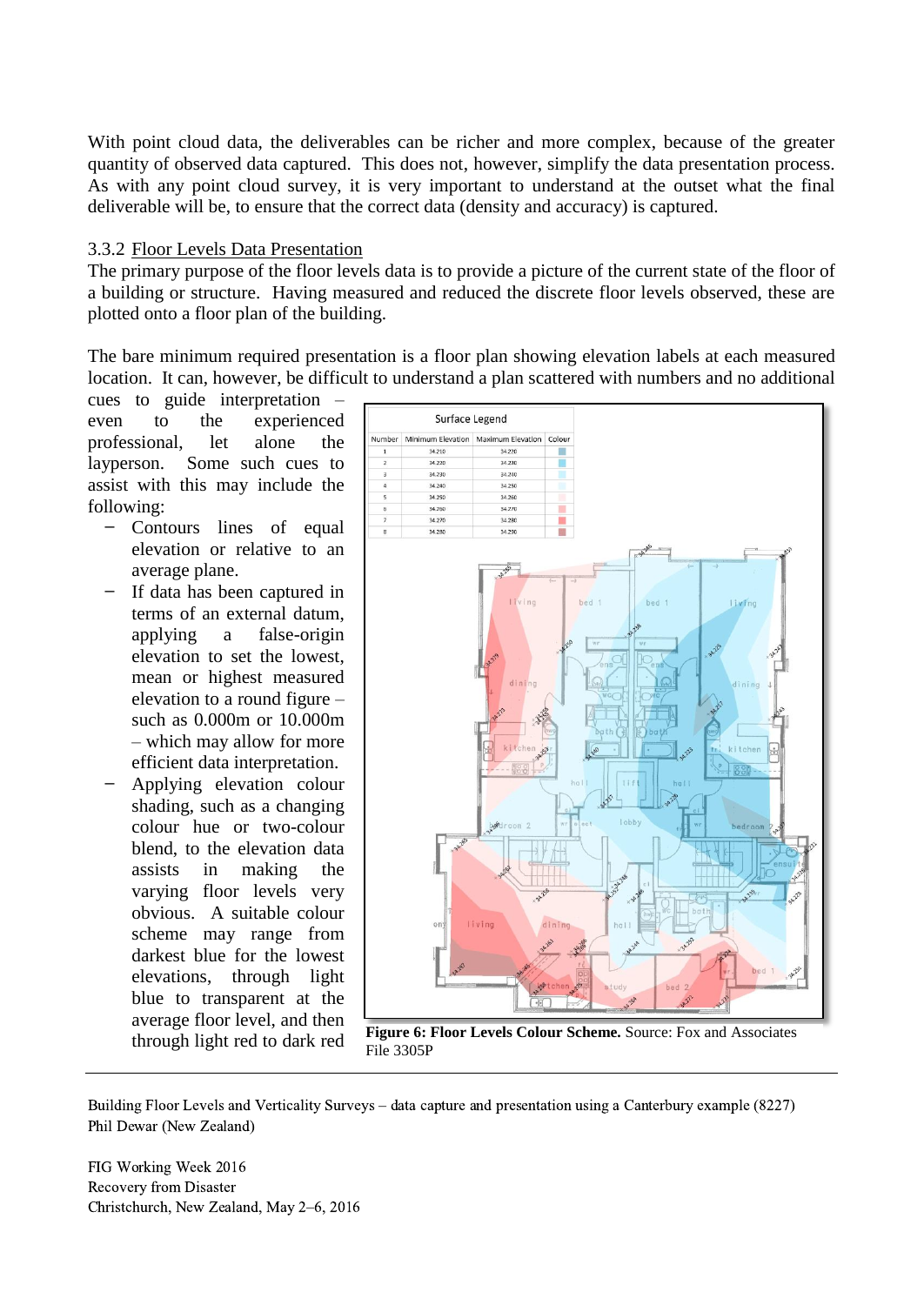for the greatest elevations. (see [Figure 6\)](#page-10-0)

- ̶ Slope analysis on the measured floor level data, to display those areas of the floor that may have a greater-than-specified tolerance of floor slope, again displayed with colour variation.
- The inclusion of a colour shade legend assists the casual observer in interpreting the extent of floor level variation seen.

Applying additional visual cues dramatically improves the presentation and ease with which the data can be interpreted. Regardless of the additional plan presentation tools used, it remains important to retain the measured reduced levels on the plan, thus ensuring the full data set, as captured, is still available for any necessary analyses.

#### **3.4 The Role of the Surveyor**

The roles that Surveyors do, and do not, play in the building assessment process should also be recognized. A professionally competent Surveyor has the training, experience and qualifications to take the appropriate measurements and assert the as-observed spatial extents of the structure at the time of survey. The Surveyor understands the degree of accuracy with which that data has been collected and methods to manage errors during data capture and reduction.

It is also the role of the Surveyor to ensure that the client and end-users clearly understand the data which they are presenting. This is likely to extend to reporting on patterns or trends in data delivered data and how significant these are relative to resultant data accuracies.

Broadly speaking, the Surveyor's role can be summarized as:

- Accurate and reliable measurement of the required structures,
- Confidence in the level of accuracies expected and delivered, and
- Delivery of clear and unambiguous data for future use.

There may also be a temptation to speculate on potential causes for any damage that the data highlights, or for drawing conclusions that go beyond the realm of what has been measured. It is difficult to categorically state, for example, that floors have behaved in a particular way due to earthquake damage, without also having measured data from before the earthquake. Similarly, while a building may or may not appear to have suffered particular damage, the Surveyor is not the professional responsible for judging the structural integrity of that building.

The Surveyor is typically one member of a team of professionals that have involvement in the assessment of a building or structure and it is invariably the role of other professionals, such as Structural Engineers, Loss Adjusters or Quantity Surveyors, to draw the final conclusions on the amount of damage, the causes of damage and what remedial works may follow.

## **4. CONCLUSION**

The Canterbury earthquakes have given local Surveyors a whole new sphere of work than had ever been envisaged before. They have encountered many challenges that required untried techniques

Building Floor Levels and Verticality Surveys – data capture and presentation using a Canterbury example (8227) Phil Dewar (New Zealand)